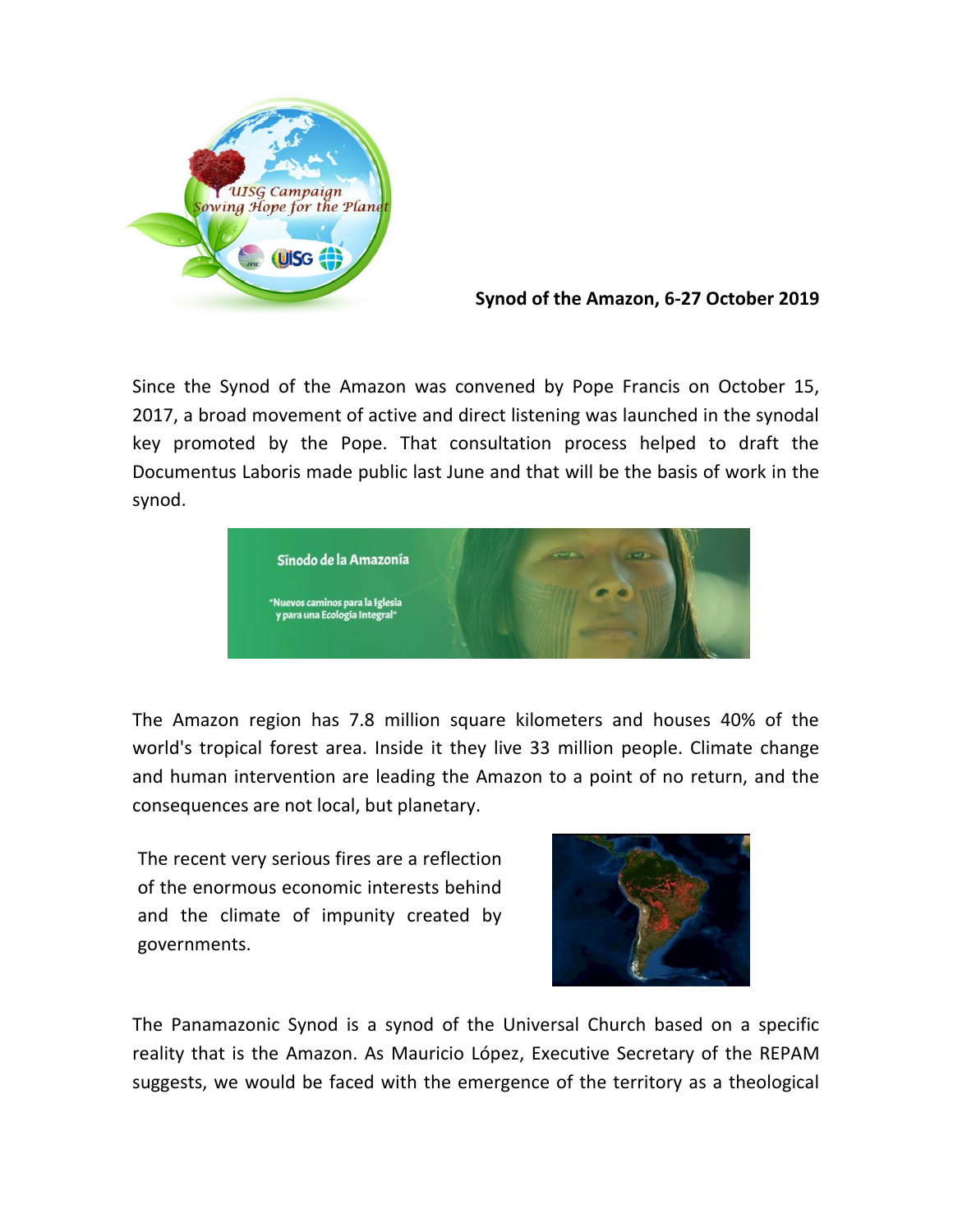place, something deeply rooted in the tradition of the Church, where the notion of territory (promised land) gives meaning and identity and is the basis of being. The incarnation of Jesus also speaks of a territorial concretion.

Today, from the Amazon, the Pope summons us to three conversions:

## 1- **Pastoral: to be a Church in exit (***Evangelium Gaudium***), missionary, who evangelizes from the social.**

The new paths of evangelization must be constructed in dialogue with the ancestral wisdoms in which the seeds of the Word are manifested. The Church with an Amazonian face does not say that there is only one way to believe in God, to celebrate God, but that it is multiple, because there are multiple cultures. We must find that seed of God sown there (Instrumentus Laboris n ° 29). As Mauricio López emphasizes, the teaching of the original peoples throughout the Church, in their spiritual depth, in their harmony with the territory, between brothers and sisters, and with the presence of transcendence, is profoundly valuable. From them, we feel challenged to rethink our spirituality so that it will is more sober, sustained in the essential, that allows us to have a true communion with the sister mother earth, with the brothers and sisters of this world, especially with the most excluded. Pastoral conversion should lead us to a material and relationship conversion, underlines Mauricio.



## **2- Socio-environmental, in the line of** *Laudato Si***.**

The integral ecology that advocates the encyclical is already part of the notion of the good living of Indigenous peoples, the vision of non-accumulation in general, of non-destruction, of reciprocity with the land , with others, with spirits. We are called to ecological conversion, with the Laudato Si itinerary, so that integral ecology is the way of being and proceeding in the Church. We are called to change our mode of relationship with our sister mother earth, and to a profound change in